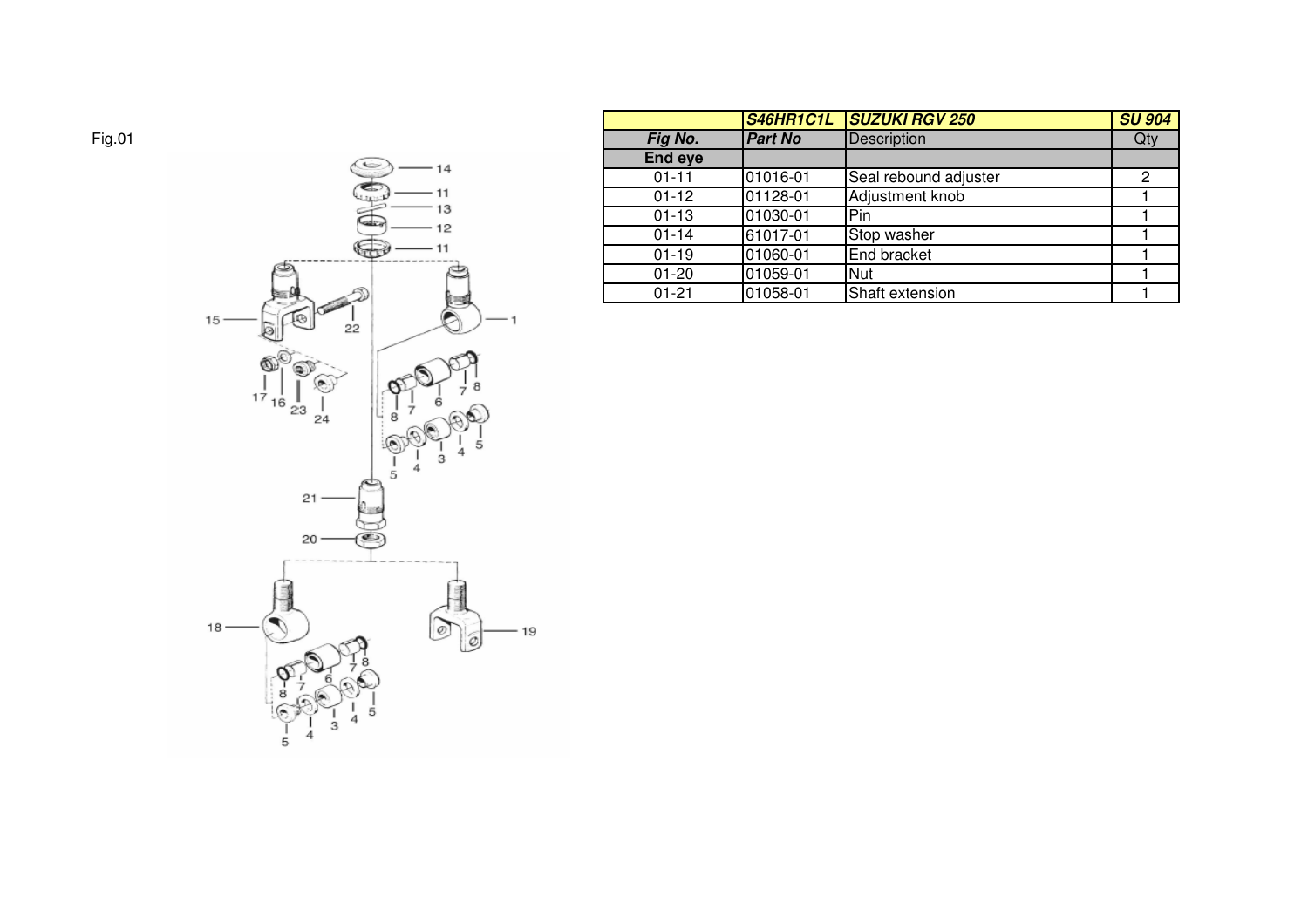

|                  | <b>S46HR1C1L</b> | <b>SUZUKI RGV 250</b> | <b>SU 904</b> |
|------------------|------------------|-----------------------|---------------|
| Fig No.          | <b>Part No</b>   | <b>Description</b>    | <b>Qty</b>    |
| <b>Body tube</b> |                  |                       |               |
| 02-01A           | 00570-07         | Cylinder head         |               |
| $02 - 05$        | 00338-37         | O-ring                |               |
| $02 - 07$        | 04210-17         | Cylinder tube         |               |
| $02 - 08$        | 00536-04         | <b>Ball joint</b>     |               |
| $02 - 10$        | 00534-01         | Seal ball joint       | 2             |
| $02 - 11$        | 01218-12         | Spacer, ball joint    | 2             |
| $02 - 18$        | 00532-01         | Lock nut              |               |
| $02 - 19$        | 00531-12         | Spring platform       |               |
| $02 - 20$        | 00543-01         | Washer                |               |
| $02 - 21$        | 00516-01         | Spring clip           |               |
|                  | 01093-19         | Spring                |               |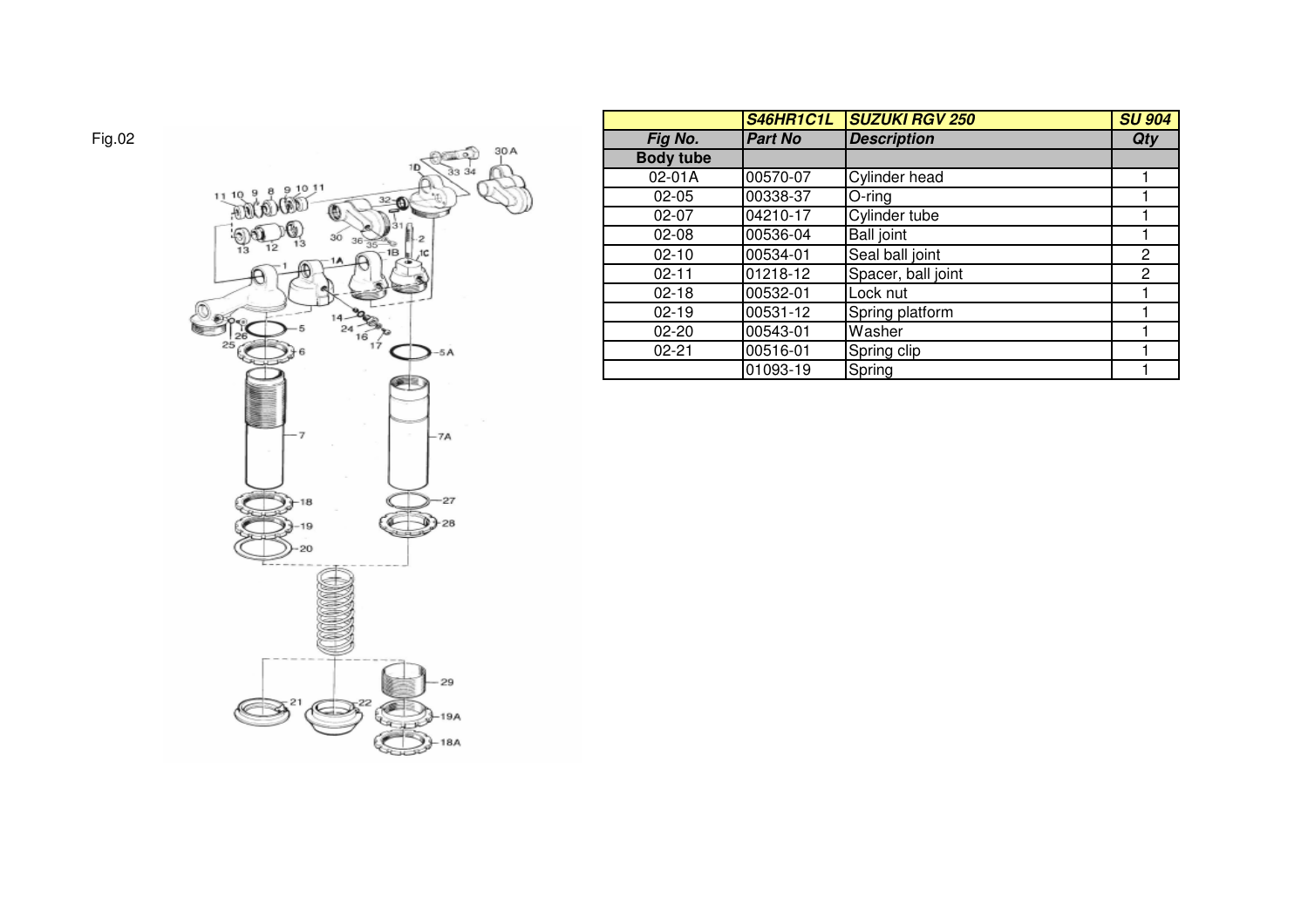

|              | S46HR1C1L      | <b>SUZUKI RGV 250</b>               | <b>SU 904</b> |
|--------------|----------------|-------------------------------------|---------------|
| Fig No.      | <b>Part No</b> | <b>Description</b>                  | <b>Qty</b>    |
| <b>Shaft</b> |                |                                     |               |
| $03 - 01$    | 00539-01       | Lock nut                            |               |
| 03-02        | 00578-01       | Washer + 00519-07 according to spec | 3             |
| 03-05        | 01114-14       | Piston                              | 1             |
| 03-06        | 00541-01       | Piston ring                         | 1             |
| 03-07        | 00519-04       | Stop washer                         | 1             |
| 03-08        | 05621-03       | Valve                               | 1             |
| $03-10$      | 00338-14       | O-ring                              | 1             |
| $03 - 11$    | 05655-03       | Adjustment needle                   | 1             |
| $03 - 15$    | 05500-06       | Shaft                               | 1             |
| $03-16$      | 00566-84       | Adj.shaft                           | 1             |
| $03-17$      | 01069-03       | Spacer                              | 2             |
| $03-17$      | 01069-02       | Spacer                              |               |
| $03-18$      | 00815-01       | Stop rubber                         |               |
| $03-19$      | 01056-01       | <b>Bushing</b>                      |               |
| 03-20        | 01029-02       | Seal head assy                      |               |
| 03-21        | 00576-01       | O-ring                              | 1             |
| 03-22        | 01027-01       | X-ring                              | 1             |
| 03-23        | 01032-01       | Back-up ring                        | 1             |
| 03-24        | 01031-02       | Scraper                             |               |
| 03-25        | 00575-01       | Circlip                             |               |
| 03-26        | 01065-01       | End cap                             |               |
| 03-28        | 00563-03       | Bump rubber                         | 1             |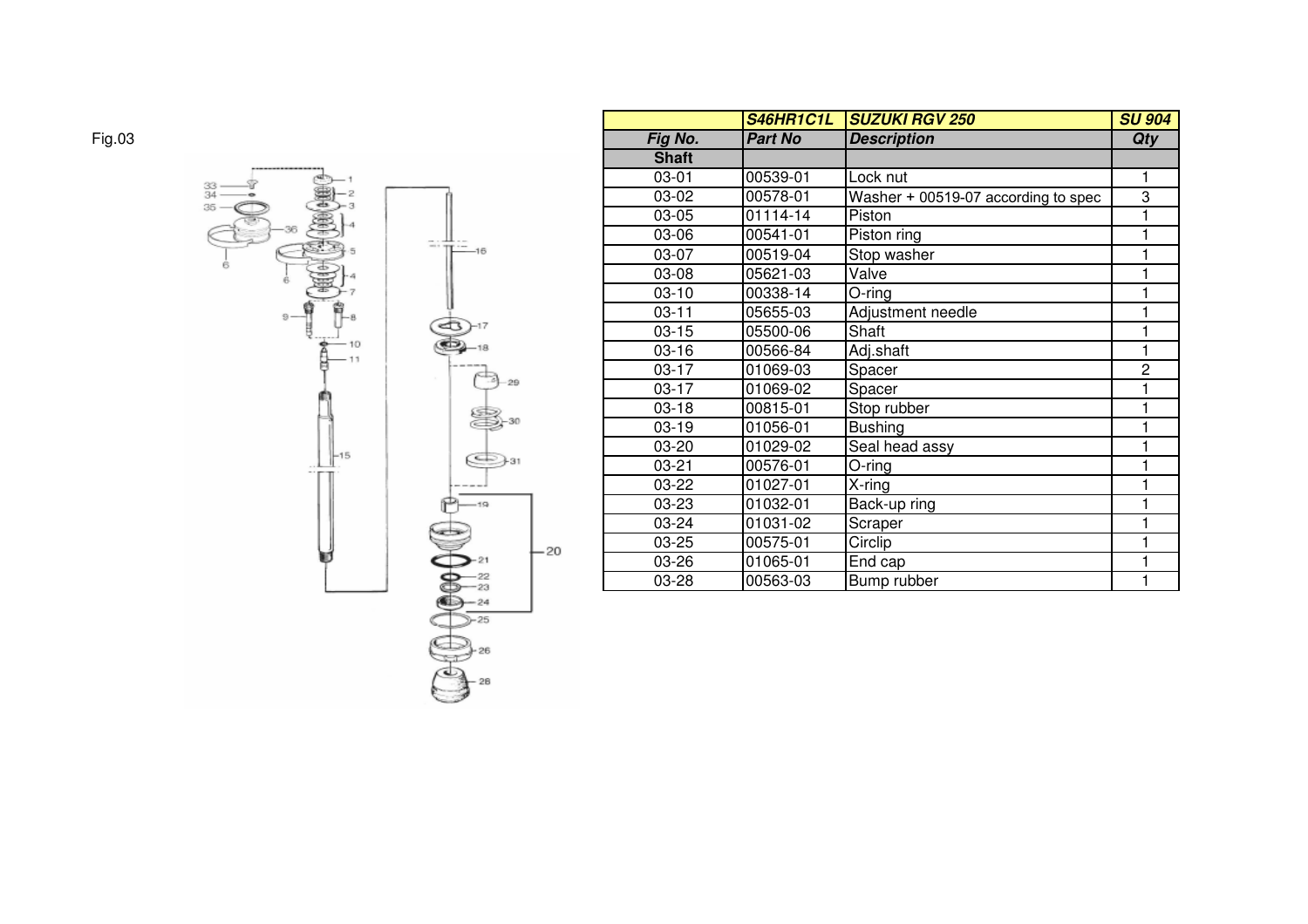

|                  | <b>S46HR1C1L</b> | <b>SUZUKI RGV 250</b>               | <b>SU 904</b> |
|------------------|------------------|-------------------------------------|---------------|
| Fig No.          | <b>Part No</b>   | <b>Description</b>                  | Qty           |
| <b>Reservoir</b> |                  |                                     |               |
| 04-00            | 00191-02         | Sticker "OHLINS" blue/transp        | 1             |
| 04-00            | 00196-01         | Sticker "Warning"black/transp 17x53 |               |
| $04 - 01$        | 01050-01         | Screw                               | 1             |
| 04-02            | 00338-59         | O-ring                              |               |
| 04-04            | 00329-01         | Circlip                             | 1             |
| 04-05            | 00161-03         | Reservoir top assy                  | 1             |
| 04-07            | 00338-04         | $O$ -ring                           |               |
| 04-08            | 00302-01         | Reservoir                           | 1             |
| 04-09            | 00230-01         | Rubber mount                        | 2             |
| $04-10$          | 00643-02         | Hose clamp                          | 2             |
| $04 - 11$        | 00340-01         | Teflon band                         | 1             |
| $04-12$          | 00338-26         | O-ring                              |               |
| $04-13$          | 00305-01         | Reservoir piston                    | 1             |
| $04 - 14$        | 00338-24         | $O$ -ring                           | 1             |
| $04 - 18$        | 00862-01         | Reservoir end                       | 1             |
| 04-36            | 00636-27         | Hose                                | 1             |
| 04-37            | 00634-01         | Banjo bolt                          | 1             |
| 04-38            | 00686-01         | Seal washer 12mm                    | 4             |
| $04 - 44$        | 00817-01         | Banjo bolt                          |               |
| 04-45            | 00338-01         | O-ring                              |               |
| 04-46            | 00382-01         | <b>Screw</b>                        |               |